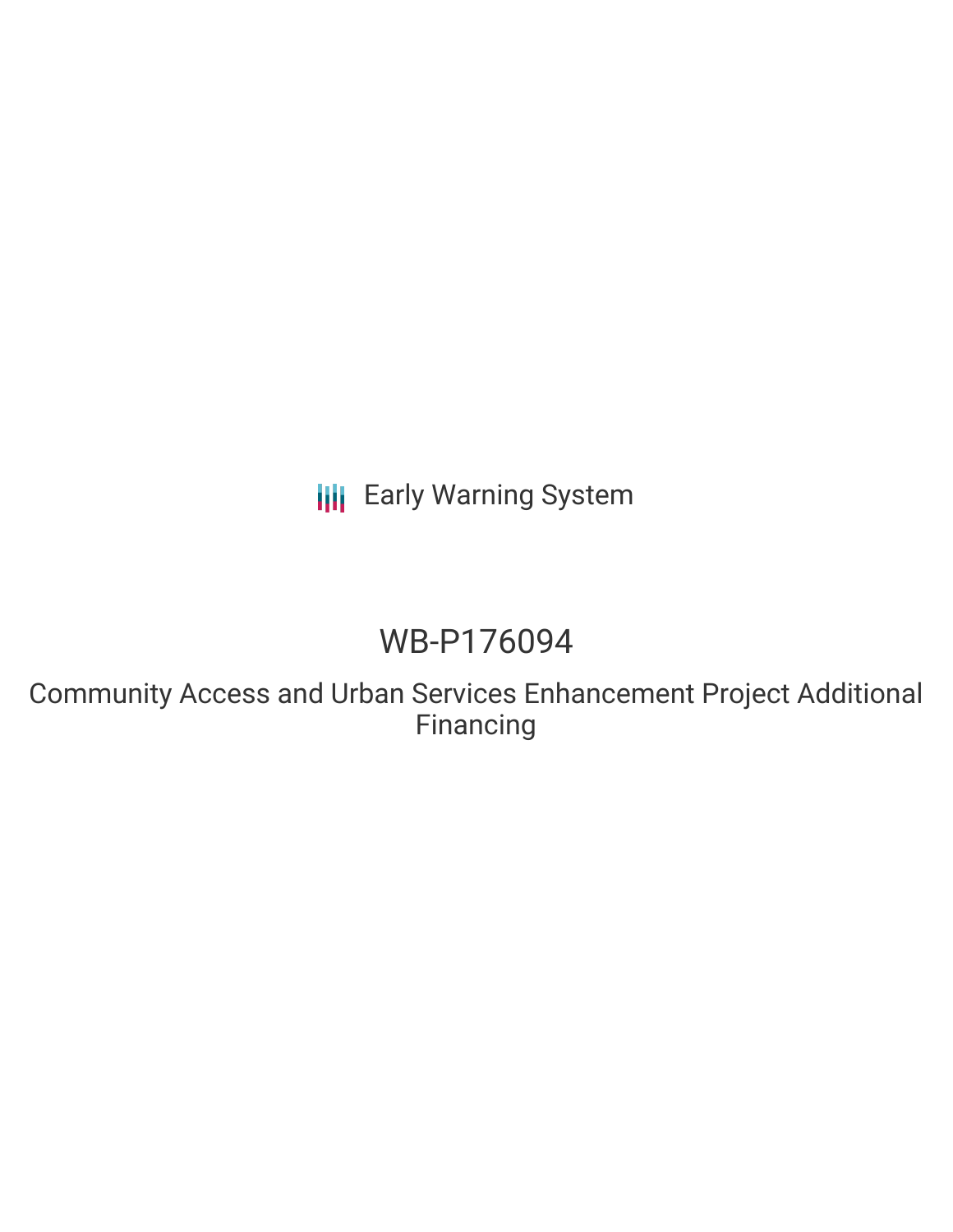

## Early Warning System Community Access and Urban Services Enhancement Project Additional Financing

#### **Quick Facts**

| <b>Countries</b>              | Solomon Islands |
|-------------------------------|-----------------|
| <b>Financial Institutions</b> | World Bank (WB) |
| <b>Status</b>                 | Proposed        |
| <b>Bank Risk Rating</b>       |                 |
| <b>Project Cost (USD)</b>     | \$7.30 million  |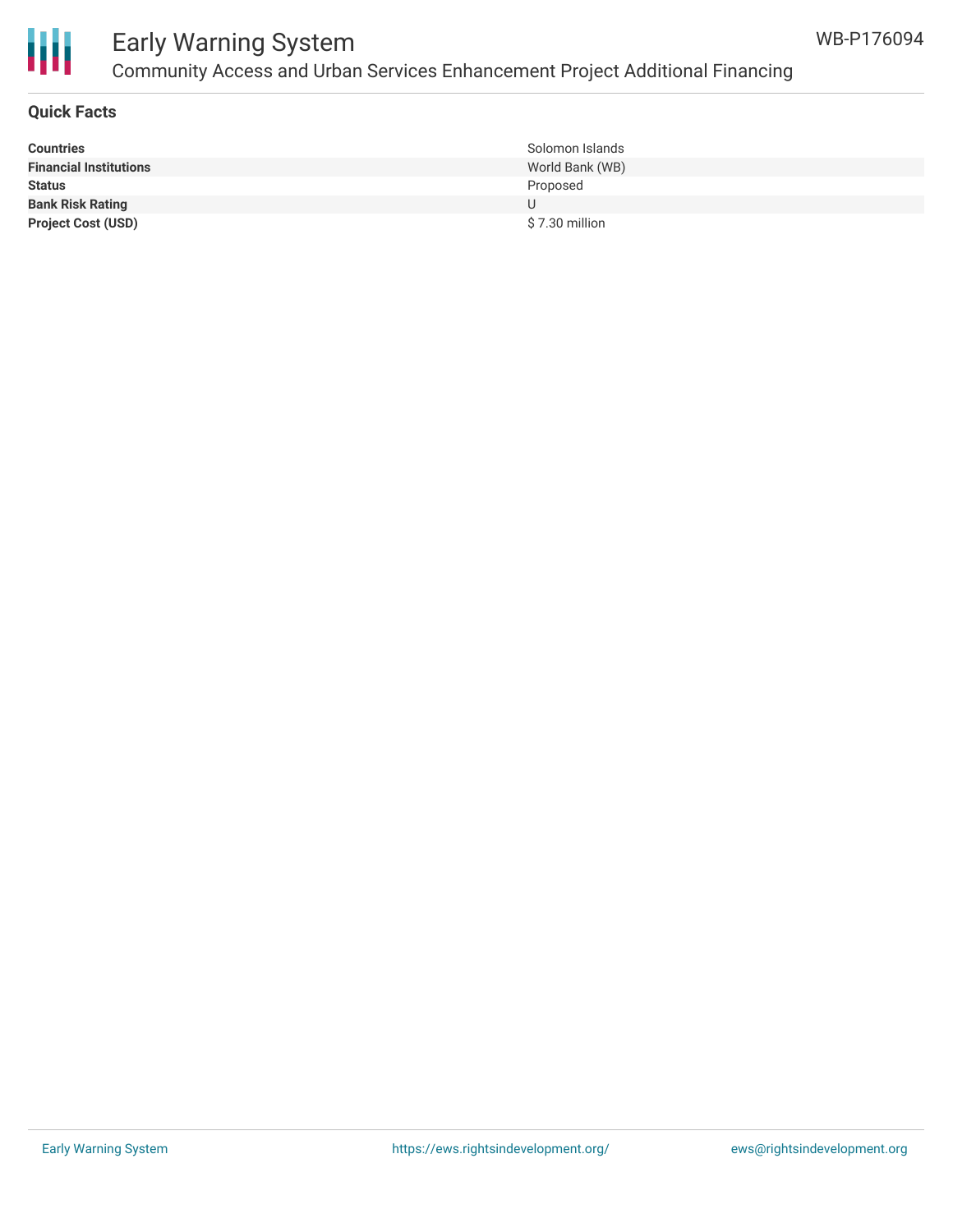

# Early Warning System Community Access and Urban Services Enhancement Project Additional Financing

## **Project Description**

No information available at the time of writing.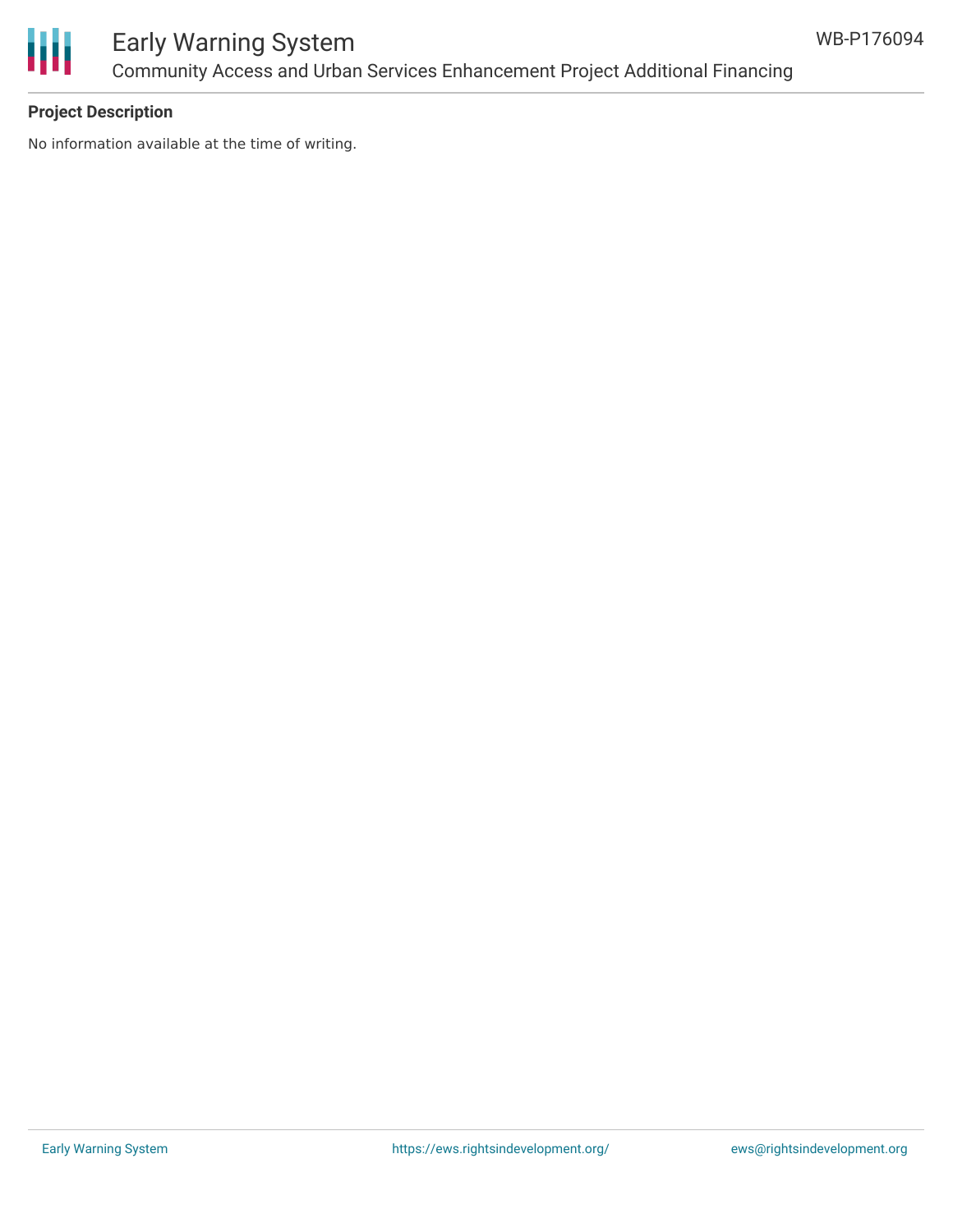

# Early Warning System Community Access and Urban Services Enhancement Project Additional Financing

#### **Investment Description**

World Bank (WB)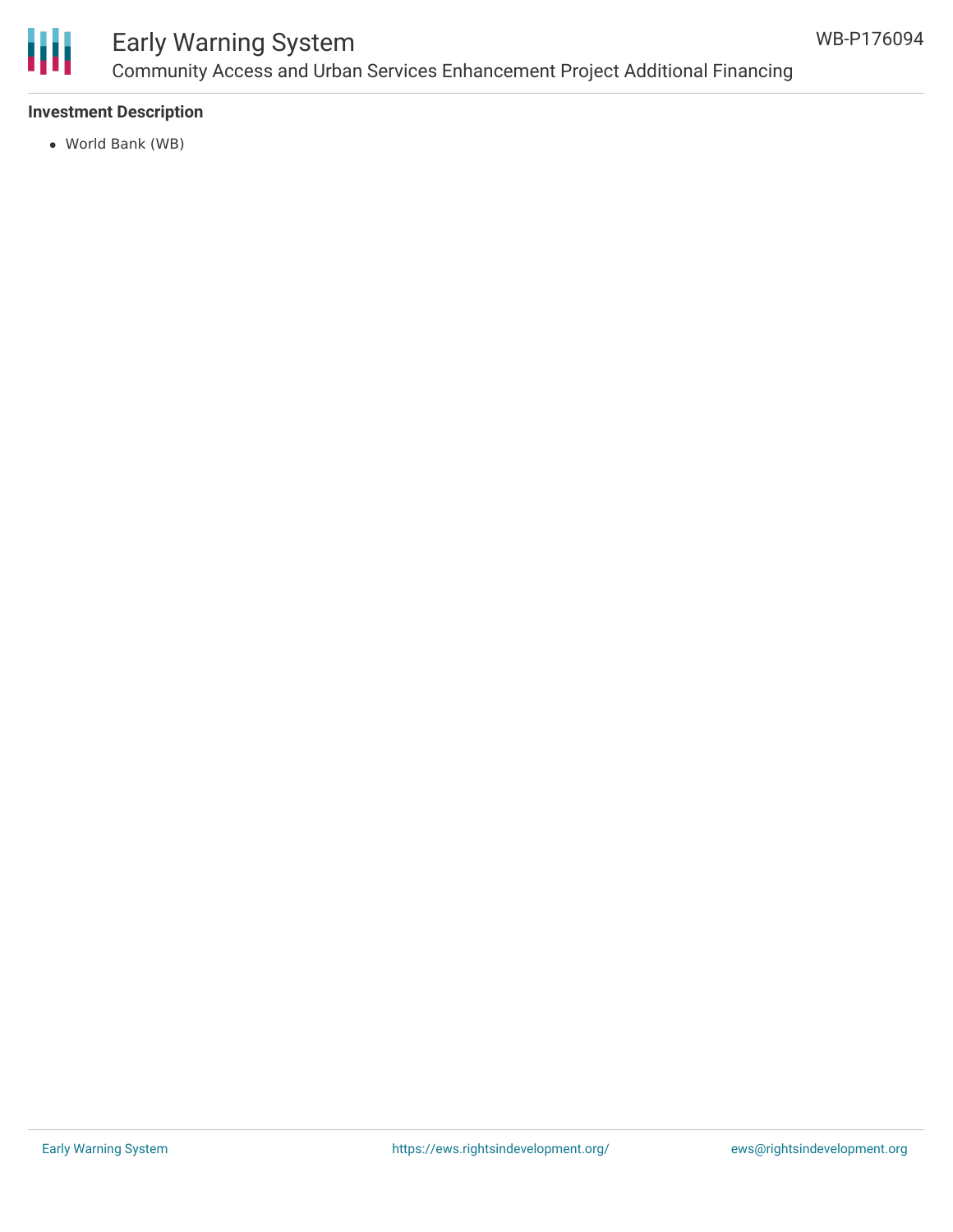

## **Contact Information**

World Bank Sonya Woo

### ACCESS TO INFORMATION

To submit an information request for project information, you will have to create an account to access the Access to Information request form. You can learn more about this process at: https://www.worldbank.org/en/access-toinformation/request-submission

### ACCOUNTABILITY MECHANISM OF THE WORLD BANK

The World Bank Inspection Panel is the independent complaint mechanism and fact-finding body for people who believe they are likely to be, or have been, adversely affected by a World Bank-financed project. If you submit a complaint to the Inspection Panel, they may investigate to assess whether the World Bank is following its own policies and procedures for preventing harm to people or the environment. You can contact the Inspection Panel or submit a complaint by emailing ipanel@worldbank.org. Information on how to file a complaint and a complaint request form are available at: https://www.inspectionpanel.org/how-tofile-complaint